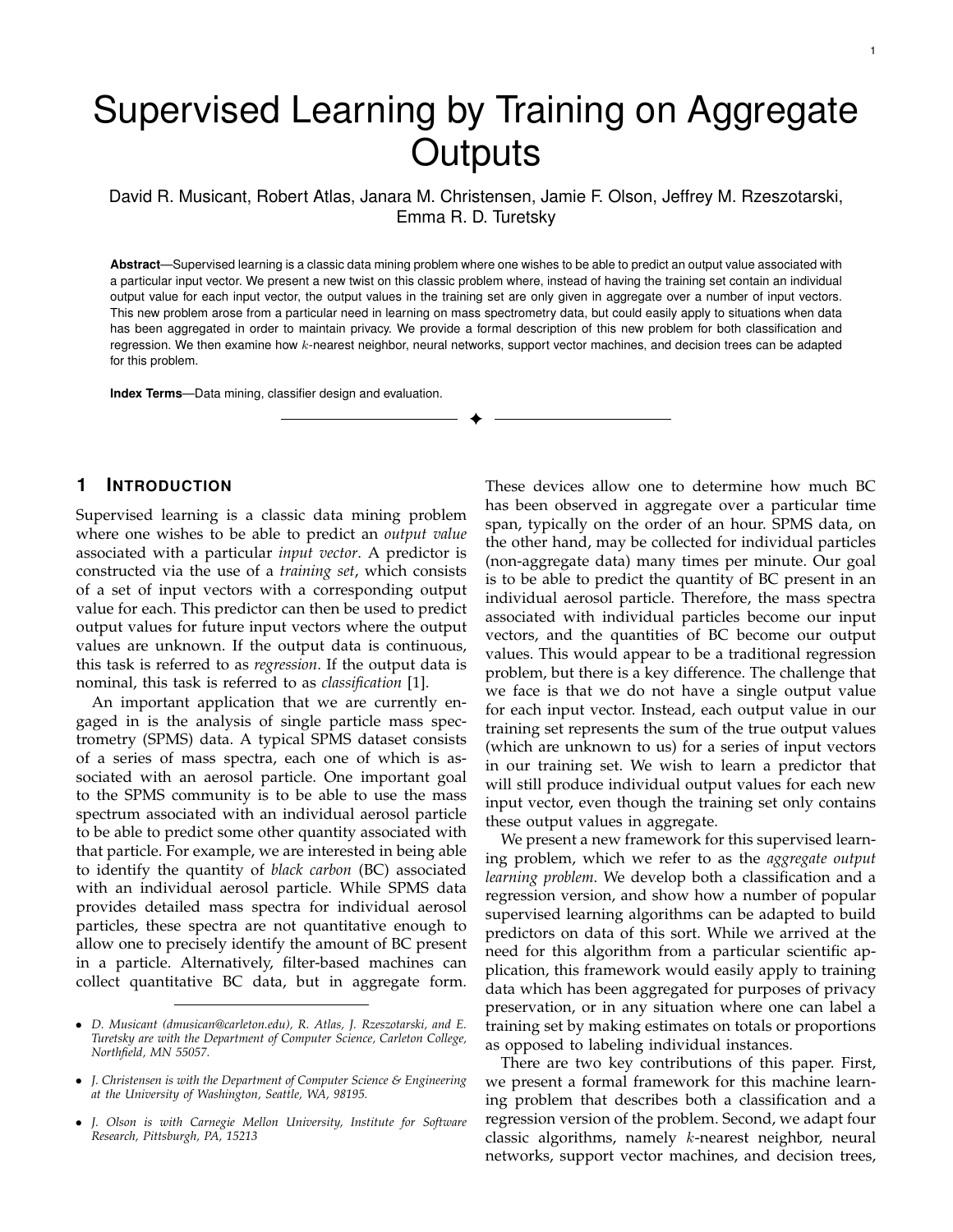for use under this scenario and show that they perform the task well. Whereas this problem seems to have been considered with relatively specialized algorithms and/or additional assumptions (see section 2), our particular approach adapts traditional straightforward and wellknown supervised learning algorithms with no extra assumptions on test set knowledge.

In the next section, we examine related work on this subject. We then follow it by precisely defining the aggregate output learning problem, and then present the details for how a number of standard supervised learning algorithms can be adapted to work for this problem. Finally, we present experiments on a number of datasets to show the efficacy of our approach.

## **2 PREVIOUS WORK**

The aggregate output learning problem certainly bears some similarities with other well-known learning problems, but has significant differences as well. The unsupervised learning problem has no output values at all, whereas the supervised learning problem has a distinct output value for each individual input vector in the training set [2], [3]. Semi-supervised learning [4], [5] describes a scenario somewhat between the two, where some of the input vectors have associated output values (as in supervised learning), but others do not (as in unsupervised learning). This is rather distinct from our aggregate output learning problem where *all* input vectors are associated with an output value, but multiple input vectors map to the same output value which represents the sum of the actual (unknown) output values. Moreover, our problem is different from the others described above in that the granularity of the output values is different in the training set than in the test set. In the training set, output values are aggregated over multiple input vectors. In the test set, each input vector has its own output value.

Multiple-instance learning [6] is similar in a number of ways to the aggregate output learning problem. In multiple-instance learning, collections of input vectors also have only a single output value, but this output value is chosen to be positive only if at least one of the underlying unknown output values is positive. This contrasts with out scenario, where the output values are a sum or a count.

Other forms of aggregate learning seem to have been examined, though they differ from the form we discuss here. Arminger et. al. propose using log-linear models to disaggregate data with a similar model to ours, but their framework is based on the idea of filling in missing data in the training set. Their approach does not seem to generalize easily to a test set [7]. Quadrianto et. al. [8] present an approach that requires knowledge of the class distribution in the test set, an assumption that is not part of our framework. McGrogan et. al. consider an approach where the training set contains an individual output value for each input vector, but this output value

| Income | Weight | Savings?  |
|--------|--------|-----------|
| 75000  | 220    |           |
| 56000  | 180    | 1,900,000 |
| 60000  | 170    |           |
| 40000  | 150    |           |
| 45000  | 160    |           |
| 50000  | 180    | 400,000   |
| 38000  | 165    |           |
| 61000  | 190    |           |
|        |        |           |
| Income | Weight | Savings?  |
| 48000  | 170    | 7         |
| 60000  | 180    | 7         |
| 18000  | 195    |           |
|        |        |           |

TABLE 1 Sample regression training and test sets. In the training set, output values are known only in aggregate.

is an aggregate over multiple measurements [9]. Yang et. al. look at learning with aggregates only in order to preserve privacy [10]. An approach by Chen et. al. examines learning from multiple aggregate tables each derived from an underlying common dataset [11]. This probabilistic approach is different from our scenario in this paper in that we do not assume that the input vectors within an individual aggregation collection share feature values. This last difference also contrasts our approach with a number of ideas from the statistical literature such as iterative proportional fitting [12].

Finally, we note that a portion of this paper has appeared previously as a conference publication [13].

We now move on to provide a formal framework for the problems that we consider.

## **3 PROBLEM FORMULATIONS**

#### **3.1 Regression**

Table 1 shows a sample dataset for this framework. Suppose that we are given a training set that consists of input vectors  $\{x_{ci}\}\$ , where each  $x_{ci}$  has an *unknown* real-valued output value  $y_{ci}$ . We are given, however, a set of aggregate output values  $y_c$ , where we know that for a fixed  $c$ ,  $y_c = \sum_i y_{ci}$ . (The subscript  $c$  indicates an aggregate collection, and the subscript  $i$  identifies a particular data point within that collection.) The goal is the same as for the traditional regression problem. We wish to learn a predictor  $f$ , using the training set only, that performs well on unseen test data drawn from the same source. In other words, for a test input vector x with output value y, we desire  $f(\mathbf{x}) \approx y$ . (The precise criterion varies with the learning algorithm.) Note that  $f$ operates on a single input vector and produces a single output value, though the training set contains output values aggregated over multiple input vectors. The test set contains unaggregated output values.

#### **3.2 Classification**

Though regression is perhaps the more natural approach for thinking about the aggregate output learning prob-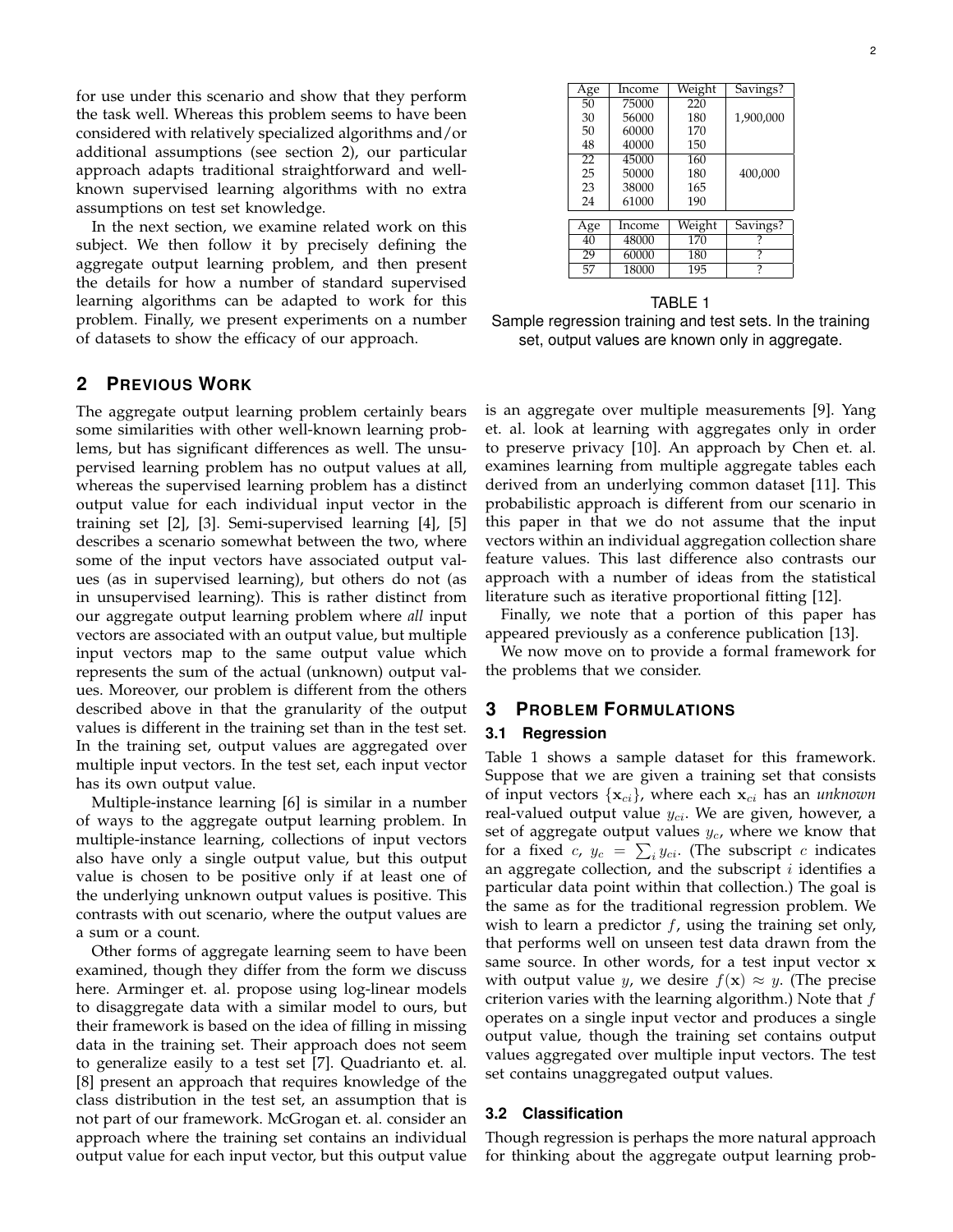| Age             | Income | Weight | Beer over Wine? |
|-----------------|--------|--------|-----------------|
| 50              | 75000  | 220    |                 |
| 30              | 56000  | 180    | 3 Yes           |
| 50              | 60000  | 170    | 1 No            |
| 19              | 2000   | 150    |                 |
| $\overline{32}$ | 60000  | 160    |                 |
| 35              | 90000  | 180    | 1 Yes           |
| 60              | 85000  | 165    | 3 No            |
| 53              | 92000  | 190    |                 |
|                 |        |        |                 |
| Age             | Income | Weight | Beer over Wine? |

| nge | пісопіе | <b>VVEILLIL</b> | beel over <i>write</i> : |
|-----|---------|-----------------|--------------------------|
| 40  | 48000   | $170-$          |                          |
| 29  | 60000   | 180             |                          |
| 57  | 18000   | 195             |                          |

TABLE 2 Sample classification training and test sets. In the training set, classifications are known only in aggregate.

lem, we present a classification version of it as well.

First, we point out that the traditional classification problem, in general, allows each input vector to belong to one of an arbitrary number of classes. We constrain ourselves in this paper to the binary classification problem, where each input vector belongs to one of two possible classes.

Table 2 shows a sample dataset for our framework. Suppose that we are given a training set of input vectors where each has an *unknown* output value (also known as the class label). This output value is a "yes" or a "no," depending on to which class its corresponding input vector belongs. The training set is divided into collections of input vectors where aggregate output values are known for each collection. More precisely, we suppose that our training set consists of input vectors  $\mathbf{x}_{ci}$ , where the subscript c indicates to which collection the input vector belongs, and the subscript  $i$  identifies a particular input vector within that collection. We further suppose that we are given a set of aggregate output values  $y_c$  and  $\bar{y}_c$ , where for an individual collection  $c$ ,  $y_c$ is the number of "yes" values and  $\bar{y}_c$  is the number of "no" values. The goal is the same as for the traditional classification problem. We wish to learn a predictor  $f$ , using the training set only, that performs well on unseen test data presumably drawn from the same source. In other words, for a set of test input vectors  $\{x_i\}$  with unknown output values  $\{y_i\}$ , we desire  $f(\mathbf{x}_i) = y_i$ often. (The precise definition of "often" varies with the learning algorithm.) Note that  $f$  operates on a single input vector and produces a single output value, though the training set contains output values aggregated over multiple input vectors.

## **4 ALGORITHM UPDATES**

We now describe in detail how four popular supervised learning techniques can be updated for the aggregate output learning problem in classification and regression scenarios. k-nearest neighbor is an exceedingly simple algorithm to use, and its adaptation is similarly straightforward. Support vector machines require the formulation of a quadratic programming optimization problem, and so we present new reformulations of these optimization problems to address our scenario. Neural networks traditionally use the backpropagation algorithm [1], [14] to find the local minimum for a quadratic loss optimization problem. We present modifications to the classic backpropagation algorithms to handle our new problem, and similarly show how radial basis networks can be adapted for the regression problem. Decision trees typically use a particular criterion to determine on which feature and values to split a node. We suggest new criteria adapted for building decision trees in the aggregate scenario.

It should be noted that we make no claims that these new approaches are optimal techniques for solving the aggregate output learning problem. We believe that one of the main contributions of this paper is the formulation of this new problem for the community as well as for our particular application, and therefore we present a first effort at solving this problem via modifications to traditional algorithms.

#### **4.1** k**-Nearest Neighbor: Classification**

The k-nearest neighbor algorithm is a remarkably simple yet effective approach for classification [2], [3]. The algorithm requires the choice of a parameter  $k$ , representing the number of neighbors to be used, and a distance metric for quantifying the difference between input examples. In the traditional supervised learning approach, for a particular test input vector its  $k$  nearest neighbors in the training set are determined. As each of these nearest neighbors already has an output value, the test point is assigned the output value represented by a majority of the nearest neighbors.

Our adaptation of  $k$ -nearest neighbor, in both the classification and regression case, is exceedingly straightforward and perhaps obvious. We present it here as an instructive example to help reinforce our general approach before addressing the more complex algorithms. We also present it for experimental comparison purposes.

For the classification version of the aggregate output learning problem, for a particular test input vector one can find a set of  $k$  nearest neighbors in the training set in precisely the same way as one does for the traditional algorithm. The difference is that each nearest neighbor  $\mathbf{x}_{ci}$  belongs to a set of training input vectors for which only an aggregate  $y_c$  and  $\bar{y}_c$  is known. We resolve this by creating an artificial output value for each nearest neighbor  $x_{ci}$ , which is defined as the proportion of "yes" classifications for the entire collection to which it belongs. In other words, if we define  $n_c$  to be the number of input vectors  $x_{ci}$  in aggregate collection  $c$ , we define for each input vector  $x_{ci}$  an artificial output value of  $\tilde{y}_{ci} = \frac{y_c}{n_c}$ . We then average  $\tilde{y}_{ci}$  over all k nearest neighbors to produce our estimated y for our test point.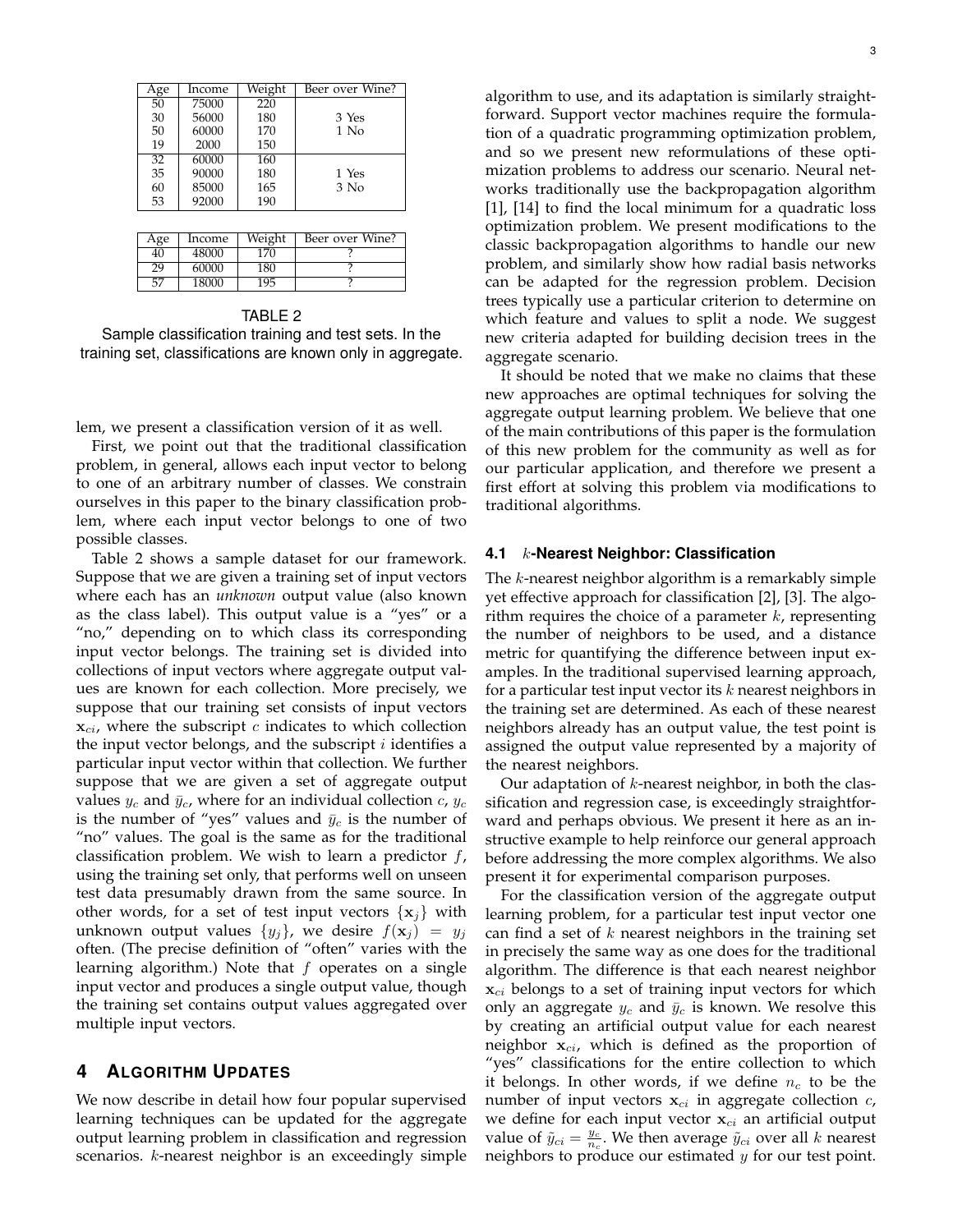If this is greater than one-half, we classify the test point as a "yes"; otherwise, we classify it as a "no." Note that if one has knowledge that leads one to believe that the test set has a different ratio of "yes" to "no" than the training set does, one can change the threshold accordingly.

This approach is mathematically equivalent to thinking of "yes" as a 1, "no" as a 0, and applying the regression technique described below.

#### **4.2** k**-Nearest Neighbor: Regression**

The k-nearest neighbor algorithm can also be used for traditional regression problems. Instead of using a majority rule amongst the neighbors, the output values from all nearest neighbors are averaged together.

Adapting the regression form of  $k$ -nearest neighbor for our aggregate output learning problem is quite similar to the adaptation we do for classification. Again, we point out that  $k$ -nearest neighbor is a particularly simplistic approach: we demonstrate this for instructional purposes before proceeding to more complex algorithms. For a particular test input vector one can find a set of  $k$  nearest neighbors in the training set in precisely the same way as one does for the traditional algorithm. The difference is that each nearest neighbor  $x_{ci}$  belongs to a set of training input vectors for which only an aggregate  $y_c$  is known. We resolve this by creating an artificial output value for each nearest neighbor  $x_{ci}$ , which is defined as the average of the output value across the entire aggregate collection to which it belongs. In other words, if we define  $n_c$  to be the number of input vectors  ${\bf x}_{ci}$ in aggregate collection  $c$ , we define an artificial output value  $\tilde{y}_{ci} = \frac{y_c}{n_c}$ . We then average  $\tilde{y}_{ci}$  over all k nearest neighbors to produce our estimated  $y$  for our test point.

This approach is mathematically equivalent to preprocessing the training set by assigning to each point an output value equal to the average output value for its aggregate collection, and proceeding with the traditional  $k$ -nearest neighbor algorithm. A considerable deficiency with using  $k$ -nearest neighbor in this way is that the algorithm does not allow the learner flexibility in distributing the aggregate output value for a collection unevenly throughout the points in that collection. This issue is addressed well, however, by our other approaches.

## **4.3 Neural Network: Classification**

We first describe the traditional neural network for classification [1], [14] to establish our notation. We will be changing some of the notation that we used in the  $k$ nearest neighbor case as we define the neural networks, as our primary goal is to make each algorithm as simple and understandable as possible. We are given an input vector x, where  $x_i$  represents the *i*-th component of the vector x. Each input dimension connects to a series of hidden nodes with weights  $w_{ij}$ . An activation function  $g(\cdot)$ , typically a sigmoid in practice, is used to process the output of each node. The output of each hidden node is denoted as  $a_i$ . Each hidden node, in turn, connects to a series of output nodes with weights  $v_{ik}$ . The output from each output node  $o_k$  is similarly preprocessed with the same activation function  $g(\cdot)$ . A sigmoid typically has a constant threshold parameter. We adopt the usual strategy of representing that parameter via an artificial input dimension of constant value [1], [14]. More precisely, the output for a particular output node  $o_k$  is determined as  $o_k = g(\sum_j v_{jk}a_j)$ , and the output for a particular hidden node  $a_j$  is determined as  $a_j = g(\sum_i w_{ij} x_i)$ .

For the aggregate output learning problem, we wish to retain this traditional neural network. The test set will consist of individual points, so a network of this form makes sense. The training procedure must differ, however, since the training set contains outputs for aggregate collections instead of for individual points. We therefore derive an update to the traditional backpropagation algorithm [1], [14].

The traditional backpropagation algorithm requires, for a particular input vector x, the comparison of an output  $o_k$  with the actual output  $y_k$ . Neural networks allow for multiple outputs, which we have not addressed in our framework or other algorithms in this paper. Since including multiple outputs is straightforward for neural networks, we leave this possibility in as we work though our derivations. We therefore define  $y_k$ to be the  $k$ -th desired output. The key difference we face from the traditional approach is that we only have an output  $y_k$  for an aggregate collection that contains a number of input vectors. For a particular aggregate collection, we will use the notation  $x_{\ell i}$  to represent the  $\ell$ -th input vector's  $i$ -th component. Similarly, we represent the output of each hidden node for each input vector as  $a_{\ell j} = g(\sum_i w_{ij} x_{\ell i})$ , and output k for an entire aggregate collection as  $o_k = \sum_{\ell} g(\sum_j v_{jk} a_{\ell j})$ . This is similar to the traditional approach, but the presence of the summation over the subscripts  $\ell$  requires us to develop modifications to backpropagation to handle this new learning problem.

In order to determine the optimal weights, we start with the output layer. For a particular aggregate collection, the error is defined as:

$$
E = \frac{1}{2} \sum_{k} (y_k - \sum_{\ell} g(\sum_{j} v_{jk} a_{\ell j}))^2 = \frac{1}{2} \sum_{k} e_k^2 \tag{1}
$$

where we define  $e_k$  to be the difference between the expected output and the actual. Denoting fixed indices by capital letters, we find the gradient by taking the partial derivative with respect to a particular weight  $v_{JK}$ as:

$$
\frac{\partial E}{\partial v_{JK}} = -e_K \sum_{\ell} \frac{\partial}{\partial v_{JK}} g(\sum_j v_{jK} a_{\ell j}) \n= -e_K \sum_{\ell} g'(\sum_j v_{jK} a_{\ell j}) a_{\ell J}
$$
\n(2)

We therefore define the propagation update rule for  $v_{JK}$ as:

$$
v_{JK} := v_{JK} + \alpha e_K \sum_{\ell} g'(\sum_j v_{jK} a_{\ell j}) a_{\ell J} \tag{3}
$$

where  $\alpha$  is a learning rate parameter [14]. Similarly, we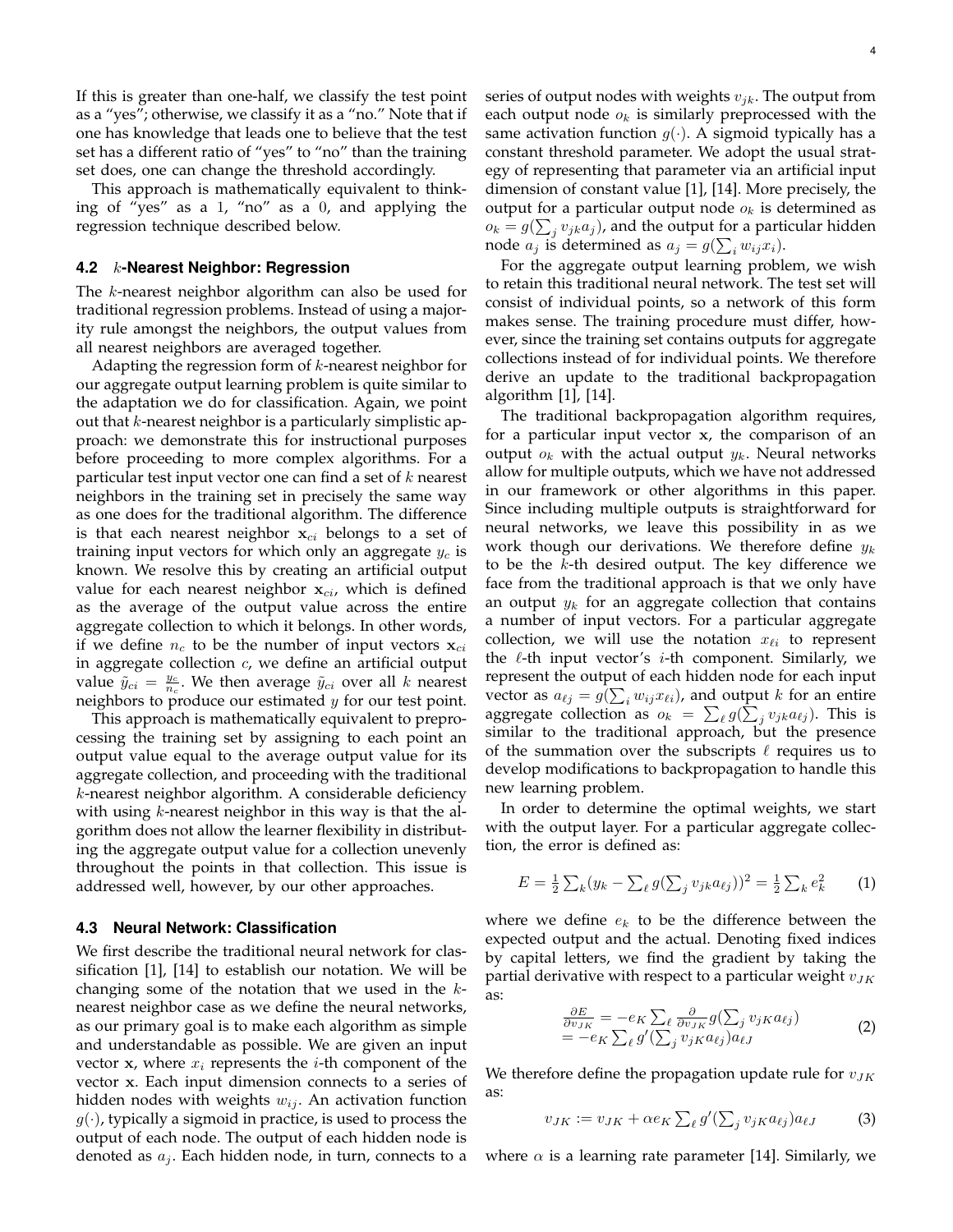can derive an update rule for each weight  $w_{IJ}$  as:

$$
\frac{\partial E}{\partial w_{IJ}} = -\sum_{k} \left[ e_{k} \sum_{\ell} \frac{\partial}{\partial w_{IJ}} g(\sum_{j} v_{jk} a_{\ell j}) \right] \n= -\sum_{k} \left[ e_{k} \sum_{\ell} g'(\sum_{j} v_{jk} a_{\ell j}) \frac{\partial}{\partial w_{IJ}} \sum_{j} v_{jk} a_{\ell j} \right] \n= -\sum_{k} \left[ e_{k} \sum_{\ell} g'(\sum_{j} v_{jk} a_{\ell j}) \frac{\partial}{\partial w_{IJ}} \sum_{j} v_{jk} g(\sum_{i} w_{ij} x_{\ell i}) \right] \n= -\sum_{k} \left[ e_{k} \sum_{\ell} g'(\sum_{j} v_{jk} a_{\ell j}) \frac{\partial}{\partial x_{j}} \frac{\partial}{\partial x_{j}} \sum_{i} w_{ij} x_{\ell i} \right] \n= -\sum_{k} \left[ e_{k} \sum_{\ell} g'(\sum_{j} v_{jk} a_{\ell j}) v_{JK} g'(\sum_{i} w_{i J} x_{\ell i}) x_{\ell I} \right] \n= -\sum_{k} \left[ e_{k} \sum_{\ell} g'(\sum_{j} v_{jk} a_{\ell j}) v_{JK} g'(\sum_{i} w_{i J} x_{\ell i}) x_{\ell I} \right]
$$
\n(4)

We therefore define the propagation update rule for  $w_{IJ}$ as

$$
w_{IJ} := w_{IJ} + \alpha \sum_k [e_k \sum_{\ell} g'(\sum_j v_{jk} a_{\ell j})
$$
  
 
$$
\times v_{Jk} g'(\sum_i w_{ij} x_{\ell i}) x_{\ell I}]
$$
 (5)

With these updated rules, we proceed in a similar fashion to traditional neural network backpropagation. For each aggregate collection, we determine the output from the neural network for each point, aggregate, and compare with the expected output for that collection. The backpropagation update rules then indicate how to update the weights. We iterate over the dataset repeatedly until the error changes by less than a predefined threshold. The key difference between these update rules and the traditional ones is the appropriate usage of the summations over  $\ell$ , which represent the multiple points in an aggregate collection.

In contrast with the  $k$ -nearest neighbor approach described earlier, this approach does not require the total aggregate output for each collection to be averaged evenly across that collection in some fashion. Instead, this approach only attempts to constrain the total output across a collection to approximate that in the training set.

#### **4.4 Neural Network: Regression**

In order to use neural networks for regression, we adopt the radial basis function network approach [15]. In this scenario, under the traditional approach we are given an input vector x, where  $x_i$  represents the *i*-th component of the vector x. Each input dimension connects to a series of hidden nodes with weights  $w_{ij}$ . The output of each hidden node (denoted as  $a_j$ ) is the distance between the input vector x and the associated weights w·<sup>j</sup> , post-processed by a radial basis function. A linear combination of the outputs from the hidden nodes (with weights  $v_j$ ) yields the output from the network. We adopt the usual strategy of representing the threshold term in this linear combination via an additional hidden node that always outputs a value of 1 [1].

More precisely, the output  $\sigma$  associated with a particular input vector **x** is determined as  $o = \sum_j v_j a_j$ , where the output for a particular hidden node  $a_j$  is determined as

$$
a_j = e^{\frac{-\sum_i (x_i - w_{ij})^2}{2\sigma^2}}
$$
 (6)

where  $\sigma$  is a parameter. For the aggregate output learning problem, we wish to use this same network structure. As in the classification case, the test set will consist of individual points, so a network of this form makes sense.

The training procedure must be reexamined, however, since the training set contains outputs for aggregate collections instead of for individual points.

The traditional approach for training RBF networks is to first choose the weights for the hidden nodes via a clustering algorithm. The output of each hidden node is effectively a measure of how close an input vector is to the point represented by the weights for that node. Therefore, choosing hidden nodes whose weights represent "prototypes" for points in the training set makes sense [15]. This means that this stage of the training process does not need to change at all for our aggregate output learning problem: the difference in our training set and a traditional one lies in the fact that the output values are aggregated, but not the input vectors. It is precisely because clustering is an *unsupervised* procedure that we can leverage it unchanged.

The second stage of training an RBF network, once the weights for the hidden nodes have been determined, is to find optimal values for the weights  $v_i$ . We seek to minimize the error over all aggregate collections. This total error can be represented as

$$
E = \frac{1}{2} \sum_{c} (y_c - \sum_{\ell \in c} \sum_{j} v_j a_{\ell j})^2
$$
 (7)

where  $y_c$  is the output value for aggregate collection  $c, a_{\ell i}$  is the output from hidden node  $a_i$  associated with the  $\ell$ -th input vector in aggregate collection  $c$ , and (with a slight abuse of notation),  $\ell \in c$  represents the indices of the data associated with aggregate collection  $c$ . The summation over  $c$  is understood to run over all aggregate collections.

The weights from the first layer of the network remain fixed, so the terms  $y_c$  and  $a_{\ell j}$  in the above error are fixed. Optimizing for the best values of  $v_j$  is therefore a straightforward unconstrained quadratic optimization problem.

As in the classification case, this new version of an RBF is quite similar to the traditional methodology, and the algorithms for using it are similar. But again, it should be pointed out that this new approach differs from the original in that it does not constrain the output from each individual input vector to match a predetermined output, but rather constrains sums of the outputs from collections of input vectors to match given training set values.

## **4.5 SVM: Classification**

In developing an SVM approach for solving the classification version of the aggregate output learning problem, we observe that the problem is similar in some ways to the *semi-supervised learning problem* [4], [5]. The semisupervised learning problem consists of both labeled and unlabeled training data, and the goal is to use the unlabeled data to improve classification accuracy over using just labeled data. In our problem, none of the data is labeled individually, but a count of the number of labels of each type is provided for each aggregate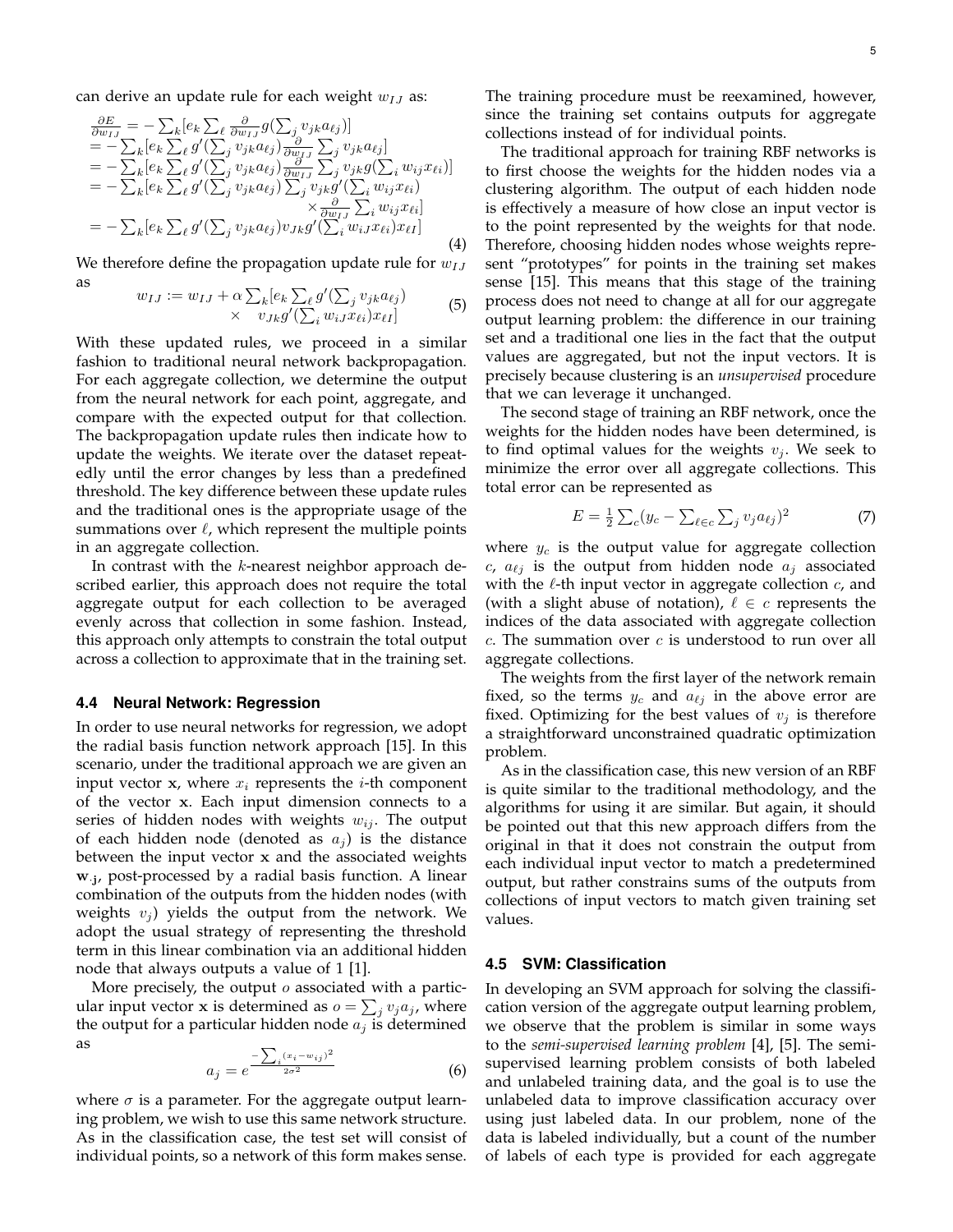set. These two problems are not the same, but work by Bennett and Demiriz on the semi-supervised problem [4] yields insights on how to appropriately adapt linear SVMs for use with unlabeled data. Our approach heavily leverages their ideas. Therefore, we only consider linear support vector machines in this work.

We again shift our notation slightly for clarity of exposition. The standard SVM for classification [16] is

$$
\min(\mathbf{w}, b, \xi \ge 0) \quad \frac{1}{2} ||\mathbf{w}||_2^2 + C \sum_i \xi_i
$$
  
s.t.  $y_i (\mathbf{w} \cdot \mathbf{x}_i - b) + \xi_i \ge 1$  (8)

where the subscript  $i$  ranges over all training rows,  $x_i$  represents a particular training input vector, and the vector  $w$  and scalar  $b$  represent the coefficients of the separating hyperplane.  $\xi_i$  is a measure of the error associated with the output from input vector  $\mathbf{x}_i$ , and  $C$ is a user chosen parameter that balances the tradeoff of accuracy against overfitting.  $y_i$  is a 1 or a  $-1$ , depending on to which class the training point belongs.

For the aggregate output learning problem, we do not know to which class each training point belongs. We do know how many points from each class that there are supposed to be in each aggregate collection, though. Therefore, similar to Bennett and Demiriz [4], we modify the above quadratic program to the following mixed integer program. Here, we use the indicator variable  $d_i$ to be a 1 if the point is in class 1 and 0 if the point is in class −1:

$$
\min_{\left(\mathbf{w},b,\boldsymbol{\xi}\geq0,\mathbf{z}\geq0,\boldsymbol{\eta}_c\right)}\quad\frac{1}{2}||\mathbf{w}||_2^2 + C\sum_i(\xi_i+z_i) + D\sum_c\eta_c
$$
\n
$$
\text{s.t.} \quad \mathbf{w}\cdot\mathbf{x}_i - b + \xi_i + M(1-d_i) \geq 1
$$
\n
$$
-(\mathbf{w}\cdot\mathbf{x}_i - b) + z_i + Md_i \geq 1
$$
\n
$$
-\eta_c \leq y_c - \sum_{\ell\in c}d_{\ell} \leq \eta_c
$$
\n(9)

The constant  $M$  is chosen to be sufficiently large so that if  $d_i = 0$ , then  $\xi_i = 0$  satisfies the first constraint. Similarly, if  $d_i = 1$ , then  $z_i = 0$  satisfies the second constraint.  $\xi_i$  and  $z_i$  represent the misclassification errors for each point, measured as a traditional SVM would. In this case, however, since we do not know in advance to which class each point belongs, the error is effectively taken to be the minimum error for either of the two classes. The subscript  $c$  is used to represent an individual aggregate collection;  $\ell \in c$  represents the indices of all input vectors associated with collection  $c$ , and  $y_c$ represents the actual number of points associated with class 1 for collection c. The term  $\eta_c$  works to ensure that the number of points assigned to each class is consistent with the aggregates provided for the training set.  $\eta_c$ is the difference between the predicted and the actual count of the number of points in class 1 for an aggregate collection  $c$ . We therefore sum this error over all points and add it to the objective function, multiplying it by a parameter  $D$  to balance the importance of matching the desired aggregate accuracy level for each collection.

The solution to this optimization problem can be found via any mixed integer quadratic programming solver. This approach is somewhat slow, however, and

we acknowledge that a faster algorithm can likely be constructed. For example, the semi-supervised work by Bennett and Demiriz was sped up in two fashions. First, they used the popular substitution of  $||w||_1$  instead of  $\frac{1}{2}||w||_2^2$  in the objective function. This transforms this mixed integer quadratic program into a mixed integer linear program. Furthermore, Fung and Mangasarian [17] reformulated this problem as a concave minimization problem and used a successive linear approximation algorithm. Such an approach might work well here, but is outside the scope of this particular paper. We have therefore chosen to present a formulation as similar as possible to traditional SVMs. Nonetheless, leveraging approximation approaches similar to the ones described above would be worth examining in future work.

## **4.6 SVM: Regression**

Developing a version of support vector regression (SVR) for the aggregate output learning problem is considerably simpler than for classification. The standard linear SVR approach [16] is expressed as:

$$
\min_{\{\mathbf{w}, b, \boldsymbol{\xi} \ge 0, \mathbf{z} \ge 0\}} \quad \frac{1}{2} ||\mathbf{w}||_2^2 + C \sum_i (\xi_i + z_i)
$$
\n
$$
\text{s.t.} \quad \mathbf{w} \cdot \mathbf{x}_i + b - y_i \le \varepsilon + \xi_i
$$
\n
$$
y_i - \mathbf{w} \cdot \mathbf{x}_i - b \le \varepsilon + z_i
$$
\n(10)

where the subscript  $i$  represents a particular training set row, x<sub>i</sub> represents a particular training input vector, and the vector  $w$  and scalar  $b$  represent the coefficients of the regression surface.  $y_i$  represents the desired output value for each input vector.  $\xi_i$  and  $z_i$  serve to measure how far the predicted output value is from the actual; the optimization problem ensures that for each  $i$ , either  $\xi_i$  or  $z_i$  is zero depending on whether the predicted value is too small or too large.  $C$  is a user chosen parameter that balances the tradeoff of accuracy against overfitting, and  $\varepsilon$  is a user chosen parameter representing the size of the "zone of insensitivity" within which errors do not contribute.

The aggregate output version of SVR does not have an individual  $y_i$  for each input vector  $\mathbf{x}_i$ . Instead, each aggregate collection contains an individual aggregate output value  $y_c$ . Therefore, we can modify the SVR formulation to constrain (with slack) the outputs from all points within an aggregate collection to sum to the appropriate total:

$$
\min(\mathbf{w}, b, \xi \ge 0, \mathbf{z} \ge 0) \quad \frac{1}{2} ||\mathbf{w}||_2^2 + C \sum_c (\xi_c + z_c)
$$
\n
$$
\text{s.t.} \quad \sum_{\ell \in c} (\mathbf{w} \cdot \mathbf{x}_{\ell} + b) - y_c \le \varepsilon + \xi_c \quad (11)
$$
\n
$$
y_c - \sum_{\ell \in c} (\mathbf{w} \cdot \mathbf{x}_{\ell} + b) \le \varepsilon + z_c
$$

The subscript  $c$  is used to represent an individual aggregate collection;  $\ell \in c$  represents the indices of all input vectors associated with collection  $c$ .

As in the classification case, this quadratic program can be solved by any off-the-shelf quadratic programming solver. Considerably faster algorithms for SVR are well known [18], [19], and so one or all of them might be adaptable to work with our formulation here. Similarly,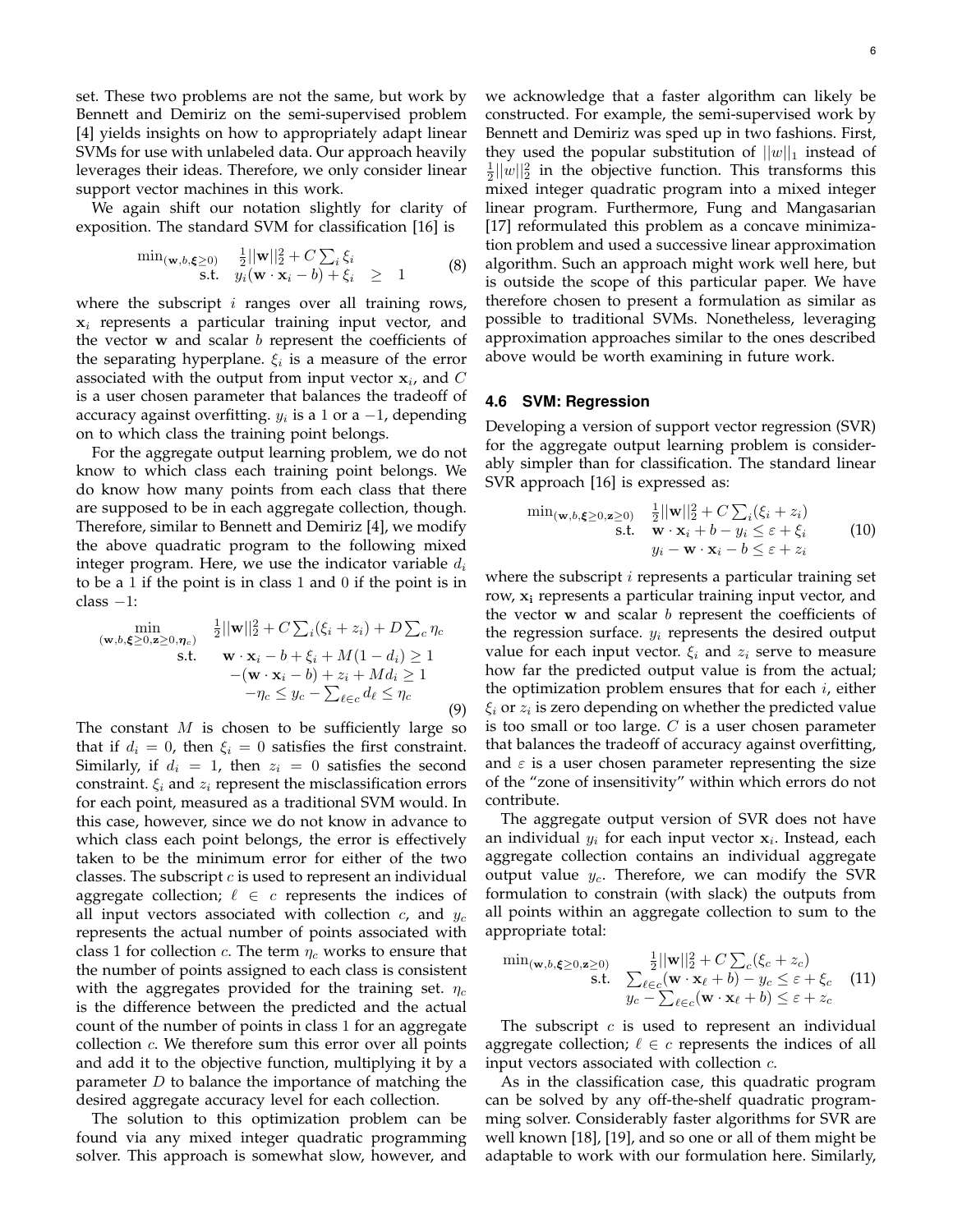our approach could likely be adapted to work with nonlinear SVMs.

## **4.7 Decision Trees: Classification**

For traditional classification decision trees, we build a tree that takes an input vector x and maps it to a particular leaf. Each leaf in the tree is assigned a "yes" or "no" value, which is determined to be the classification value for that input vector. To build the tree, one starts with a root node, and splits it according to some splitting criterion. This divides the data into subsets, which are used to build the lower portions of the tree.

For the aggregated classification algorithm, our goal is the same: we want to create a tree that for each input vector outputs a "yes" or "no" value which is determined by the leaf to which the input vector maps. The challenge is in developing the splitting criterion. Traditional approaches, such as entropy or gini index [20], require knowledge for a particular split of how many "yes" and "no" points in the training set are in each subtree for that split. We know precisely which training points split to which subtree, but we do not know the classification values assigned to each. We know in total how many "yes" and "no" values there are for each aggregate collection; for a particular decision tree split, however, we do not know how individual "yes" and "no" values split. This does not fit well with traditional local splitting criteria that are based on a count of the number of "yes" and "no" values on each side of the split.

We have therefore chosen the following alternative approach. Typically, decision tree algorithms attempt a split, then measure the quality of that split *locally*, i.e. based on only those training points that have traversed the tree to that node. Instead, we measure the quality of a split *globally*: for a potential split in the decision tree, we try all points in the training set on that new decision tree. Every point in the training set thus receives a classification, most of which are likely determined through other portions of the tree than the one under consideration for splitting. Once a classification is determined for every point in the training set, we can aggregate these together for each aggregate collection and calculate an error based on the known aggregate totals. We then repeat for every potential split at a particular node, and choose the split for that node that minimizes total error over the entire dataset.

More specifically, we simplify matters by only allowing the tree to split in a binary fashion: every nonleaf has precisely two children. Given a node under consideration that we wish to split, we try all possible splits over the potential features and values (just as in traditional decision tree algorithms). For each potential split, we produce two children. We then try all four possibilities for labeling these two children with "yes" and "no" values (yes/yes, yes/no, no/yes, no/no). For each possibility, for each aggregate collection, we calculate the

error as the squared difference between the number of known "yes" values for that collection and the number of "yes" values for that collection determined by the decision tree. Specifically, if we define  $y_c$ , as the known total of "yes" values in collection  $c$ , and  $\tilde{y}_{ci}$  to be the decision tree predicted classification of data vector  $x_{ci}$ (where a "yes" is a 1 and a "no" is a 0), we wish to minimize the splitting criterion:

$$
\sum_{c} [y_c - \sum_{i \in c} \tilde{y}_{ci}]^2 \tag{12}
$$

After all possible binary splits have been tested for that node (across all features, values, and "yes" / "no" combinations), the feature and value combination that produces the smallest possible error is chosen.

The order in which the nodes are chosen to be split can greatly affect how the tree is built. The root node is always split first, but then it has two children. Which of these should be split first? We choose to split next whichever leaf has the most input vectors that map to it. The rationale here is that we are focusing our attention on the portion of the tree that contains the most data, as opposed to tweaking a portion with only a trivial amount of data. Clearly, there are many potential approaches here which might be examined in the future.

Finally, we discuss termination of the algorithm. Traditional decision trees offer many approaches to limit overfitting via pruning and other means [1]. Many of these ideas could be applied to our algorithm as well. Since our purpose here is to illustrate how one can apply decision trees to the aggregate output learning problem, and not to undergo a detailed analysis of various decision tree pruning algorithms, we simply limit the depth of the tree to a fixed depth.

## **4.8 Decision Trees: Regression**

There are a variety of approaches for adapting decision trees to handle regression [21], [20]. Most of them work very similarly to classification decision trees, as described above. At each node, a split is determined based on some sort of local criterion: in the regression scenario, this might be something like mean square error on the output values for the input vectors that traverse the tree to that node. In its simplest case, each leaf is described by a single numeric value. That is the approach we adopt here. More intricate regression tree approaches perform a linear regression at each leaf in order to obtain more accurate values. Although this would be interesting to pursue, our goal here is to demonstrate that the problem can be solved reasonably without considering all possible enhancements.

Our approach to this problem is a variation on the classification algorithm described above. In precisely the same manner, we build the tree by starting with the root node, splitting, finding leaf regression values, and repeating with whichever leaf has the most input vectors in it. The one key aspect from classification that fails for regression is the repeated attempts at trying all four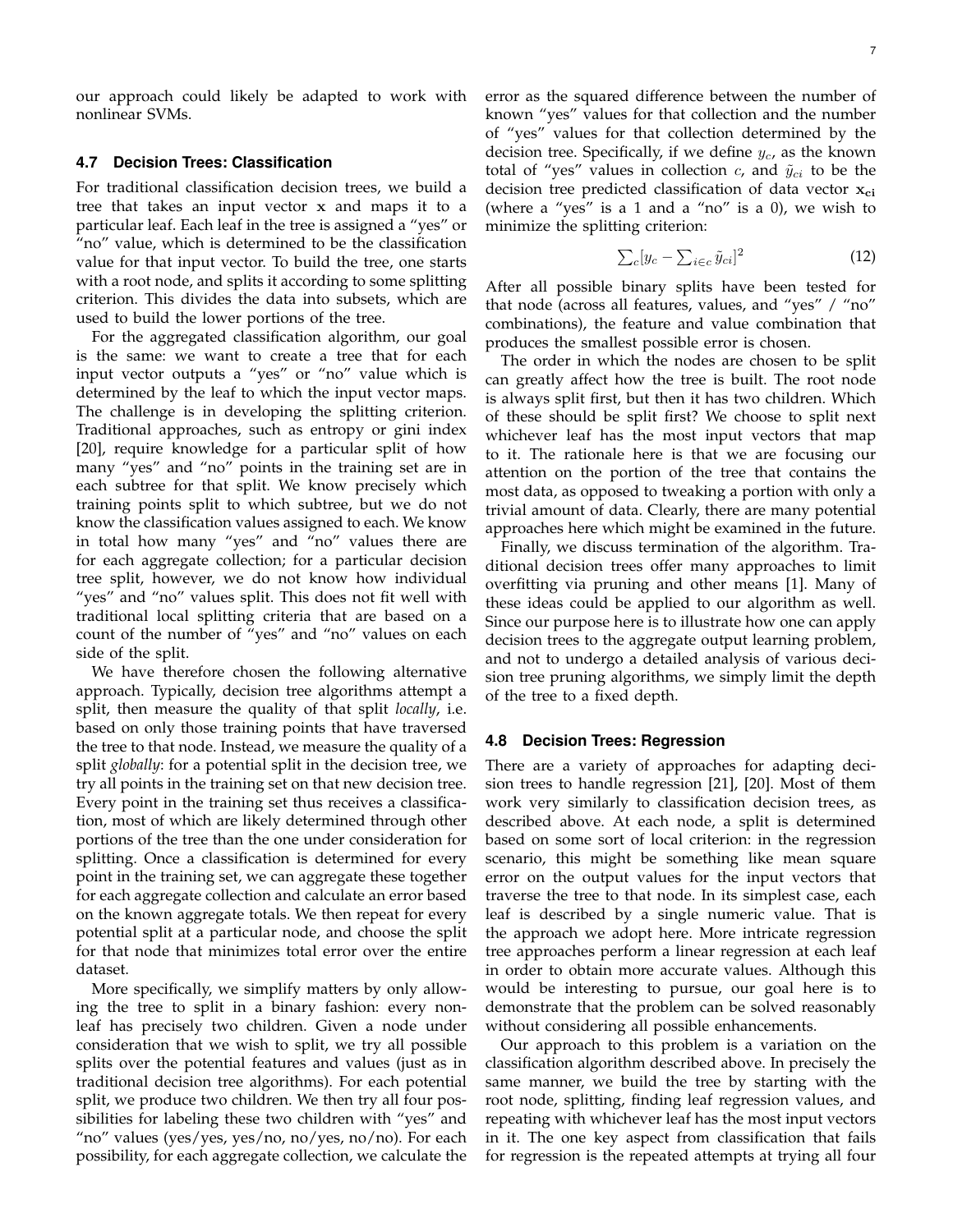yes/no combinations for each pair of leaves. In the regression case, where each leaf receives a numeric value, the number of possibilities is infinite. Therefore, we choose an alternate approach where we assign regression values to all leaves at once rather than determining them individually. We can formulate this as an optimization problem, where the regression values are determined by minimizing a sum of squares.

Specifically, for a given tree if we define  $k_{cl}$  as the number of points in aggregate collection  $c$  that are directed to leaf *l*,  $r_l$  as the regression value for leaf *l*, and  $y_c$  as the known aggregate regression value of aggregate collection c, then we wish to find regression values  $r_l$ that optimize:

$$
\min_{(\mathbf{r})} \quad \sum_{c} \left[ \left( \sum_{l} k_{cl} \; r_l \right) - y_c \right]^2 \tag{13}
$$

This minimization problem chooses leaf regression values that minimize aggregate error over the entire training set. It should be noted that this global approach means that every time a new split is added to the tree, regression values in all leaves are updated.

One problem we observed with the above is that for practical datasets, the above minimization problem tends to overfit. We are minimizing over leaf regression values. For a binary tree of depth 5, there are 32 such variables. For a dataset of 500 data points, where each aggregate collection contains 10 data points, there are only 50 aggregate collections. Minimizing 32 variables with only 50 collections can easily lead to overfit solutions. Therefore, we introduced regularization in a similar fashion to ridge regression [22]. This resulted in the following minimization problem:

$$
\min_{(\mathbf{r})} \quad \sum_{c} [(\sum_{l} k_{cl}(r_0 + r_l)) - y_c]^2 + C \sum_{l} (r_l^2) \tag{14}
$$

In this regularized algorithm, we use  $r_0$  to set a baseline regression value for all leaves. (This is similar to the intercept term in traditional linear regression, which is typically not included in the minimization term when regularization is undertaken.) The other leaf regression values become *offsets* from  $r_0$ . With our introduction of  $\sum_l(r_l^2)$ , the magnitude of the  $r_l$  values can be reduced using  $C$  as a balancing factor. This regularization term serves to reduce overfitting when assigning regression values. Equation (14) is a quadratic minimization problem with no constraints, and thus can be solved analytically.

We acknowledge that there are many approaches to regularization; for example, we could have used a lasso regression sort of approach instead [22]. Such experimentation is outside the scope of this paper, but is important future work.

## **5 EXPERIMENTAL RESULTS**

## **5.1 Overview**

The main contributions of this paper are in proposing our new machine learning problem, and in posing some initial attempts at solving it. All four of the algorithms proposed here are natural generalizations of well-known algorithms. In some sense, it is somewhat unclear as to what purpose experiments would serve. Since we pose a new learning problem, there are no other algorithms in the literature which are appropriate for comparison purposes. We can compare these algorithms with each other, but it is well known that different algorithms perform better on different datasets. However, we do see for both regression and classification a simpler "experimental control" technique which might be appropriate for comparison purposes, which we describe later.

As we are currently unable to release our SPMS data, we present in this paper regression data from three wellknown publicly available datasets. The first, *auto-mpg* [23], predicts miles per gallon based on seven variables including cylinders, origin, model year, and acceleration. Although the dataset included a car name variable, we ignored it because it was not numeric. The second dataset, *housing* [23], is the classic "Boston Housing Data." This dataset is used to predict the median value of owner-occupied homes in Boston based on thirteen variables including the crime rate, the non-retail business acreage, the average number of rooms, and so on. The final dataset, *cpu-small* [24], measures the portion of time (%) that cpus run in user mode based on fourteen variables. These include number of reads between system memory and user memory, number of writes between system memory and user memory, number of system read calls per second, and so on. There were 398 instances in the auto-mpg dataset, 506 in the housing dataset, and 300 in the cpu-small dataset (we chose a small subset of size 300 from the original, which had 8192 examples).

For the classification experiments, we similarly use three datasets. The first, *breast-cancer-wisconsin* [23], contains data used to determine whether a tumor is malignant or benign. This set contains 11 features, the last of which is a binary classification of the tumor. We ignore the first feature, a subject identification number, since it is not relevant to our analysis. The other features consist of integer values between one and ten that approximate continuous diagnostic measurements. *Dermatology* [23] is our second dataset. This contains 33 features for determining the type of Eryhemato-Squamous Disease in patients. All values are between zero and three except for one which describes the age of the patient. We similarly normalized the patient age feature to a value between zero and three. There are six different disease classifications in the original data, but our techniques only support binary classification; therefore, the data was altered so that the classification is either Psoriasis (the most common of the disease classifications) or not Psoriasis. The final dataset, *ionosphere* [23], classifies radar returns from an antenna installation as either good or bad, with good indicating a structure in the ionosphere and bad showing no such structure. There are 34 features corresponding to values returned by analysis of the radar signals. Values for each are continuous and between -1 and 1, and each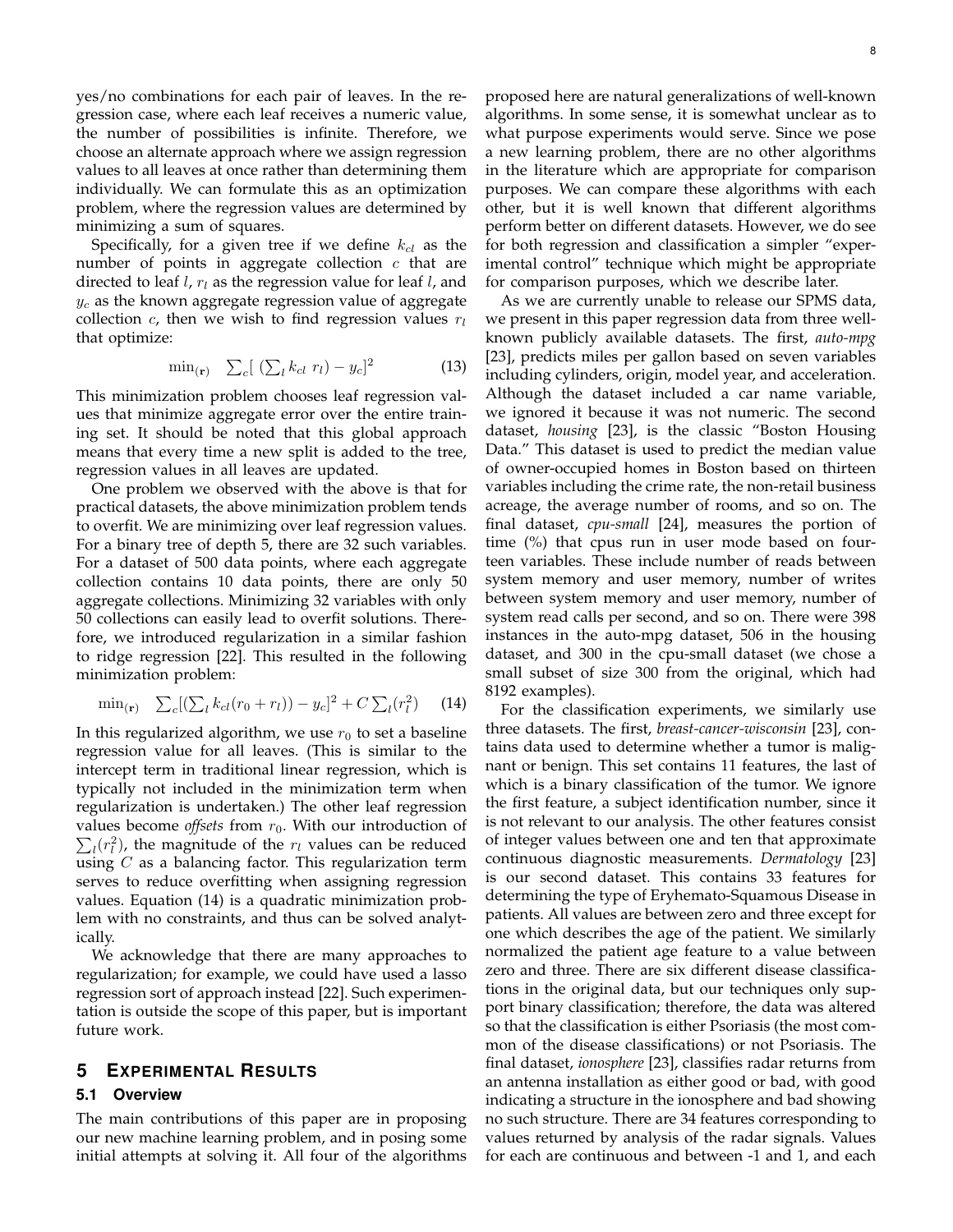point has a binary classification. There are 699 points in *breast-cancer-wisconsin*, 358 in *dermatology*, and 351 in *ionosphere*.

None of the above datasets have aggregate outputs. They are traditional datasets in that they contain an output value for each input vector. Therefore, we use them for experiments by creating aggregate training sets. After separating training data from test data under a cross-validation framework, we group together multiple input vectors in the training set and aggregate their output values together. In the regression case, we simply add the regression values; in the classification case, we count the numbers of positive and negative examples. This transforms the training set into one appropriate for the aggregate output learning problem, and leaves us with a traditional test set for measuring success. This technique for creating artificial aggregate datasets gives us the capability to run multiple experiments, each with different characteristics. Specifically, we vary the dataset in two different ways, each of which could potentially influence the performance of an aggregate output learning algorithm.

First, we vary the *size* of the aggregate sets, i.e., the number of rows in the original dataset whose outputs are summed to form each aggregate set. For the traditional supervised learning problem, all aggregate sets are of size 1. Note that the set size is essentially an upper bound on how much information is lost due to aggregation. For simplicity, all aggregate sets that we generate for a particular dataset have the same size (except for possibly the last one).

Second, we vary the amount of *randomness* in the aggregation. In order for us to be able to learn anything from aggregate data, we have been making the assumption that points within an aggregate set are somewhat related. If this assumption were invalid, the problem would seem unsolvable; we would end up with aggregate sets where each collection of input vectors varied over the range of the dataset, and each aggregate output value would therefore be approximately the same. Said differently, we assume that each aggregate set is different from the others in a way that provides structure to help us learn from the data. We therefore vary the level of disorder in the data for experimental purposes in order to measure this effect. To do so, the original data is first sorted by output value. Individual data points in the training set (input vectors and output values together) are randomly chosen in pairs and swapped. After a number of random pairs have been swapped, the points are taken in order starting from the top of the dataset to create the aggregate groups. Large numbers of swaps therefore correspond to relatively random aggregate groups, whereas low numbers of swaps correspond to highly ordered aggregate groups. The "randomness" value seen in our experimental results refers to the number of pairs that we randomly swapped before aggregating the data.

As stated above, there are no algorithms that we know

of that make sense to compare our new algorithms with, since the aggregate output learning problem is new. We can, however, compare to the following simple technique. Assuming that we start with an aggregate training set (which is, of course, the problem which we are trying to solve), we create a new training set where the input vectors are the same, but each input vector is assigned its own individual output value. For the regression problem, this value is the average of the known aggregate output value for the collection; for the classification problem, this value is the ratio of positive classifications over the total number of points in the collection. In either case, this new dataset thus resembles a traditional supervised learning regression dataset, and thus traditional regression algorithms can be used on it. Of course, using traditional algorithms overconstrains the problem, as any such algorithm will try to find a predictor that matches each input vector in the training set individually to the average output value for its collection. Nonetheless, this technique requires no new algorithms, and so it seems as though it is a worthy experimental control. It should be noted that in testing our regression approaches, the control is a regression algorithm; in testing our classification approaches, the control is *also* a regression algorithm. Note that the control approach for our decision tree experiments does not use "standard" approaches, because our approach and philosophy differs considerably from the traditional one. We discuss this in more detail in section 5.5. Finally, we note that an alternative control approach might seem to be to aggregate the input vectors within each aggregate set together in order to match the aggregated output values. This would work for training purposes, but not for testing, where the goal is to do prediction of output values for individual input vectors.

For all experimental results, five-fold cross-validation was used. (We were running enough experiments that the savings in time over ten-fold cross-validation was convenient.) All fields for the input values in all datasets were normalized by subtracting the mean and dividing by the standard deviation. Regression accuracy was measured via mean squared error, whereas classification accuracy was measured by the fraction of correct test classifications ("test set accuracy").

In looking at our experimental results, it is tempting to compare test set accuracies across algorithms, e.g. to compare the results from neural networks with k-nearest neighbor. We emphasize that such comparisons are not valid. Our purpose in running these experiments is to show how our technique varies with different aggregate set sizes, and with varying amounts of randomness among the collections. Therefore, we pick a simple set of parameters for each algorithm, and generally leave them fixed throughout the experiments (we discuss these in more detail below). All of these algorithms have considerable capability for being tweaked to improve the results. One could try a variety of values for  $k$  for the k-nearest neighbor algorithm, for example, or one could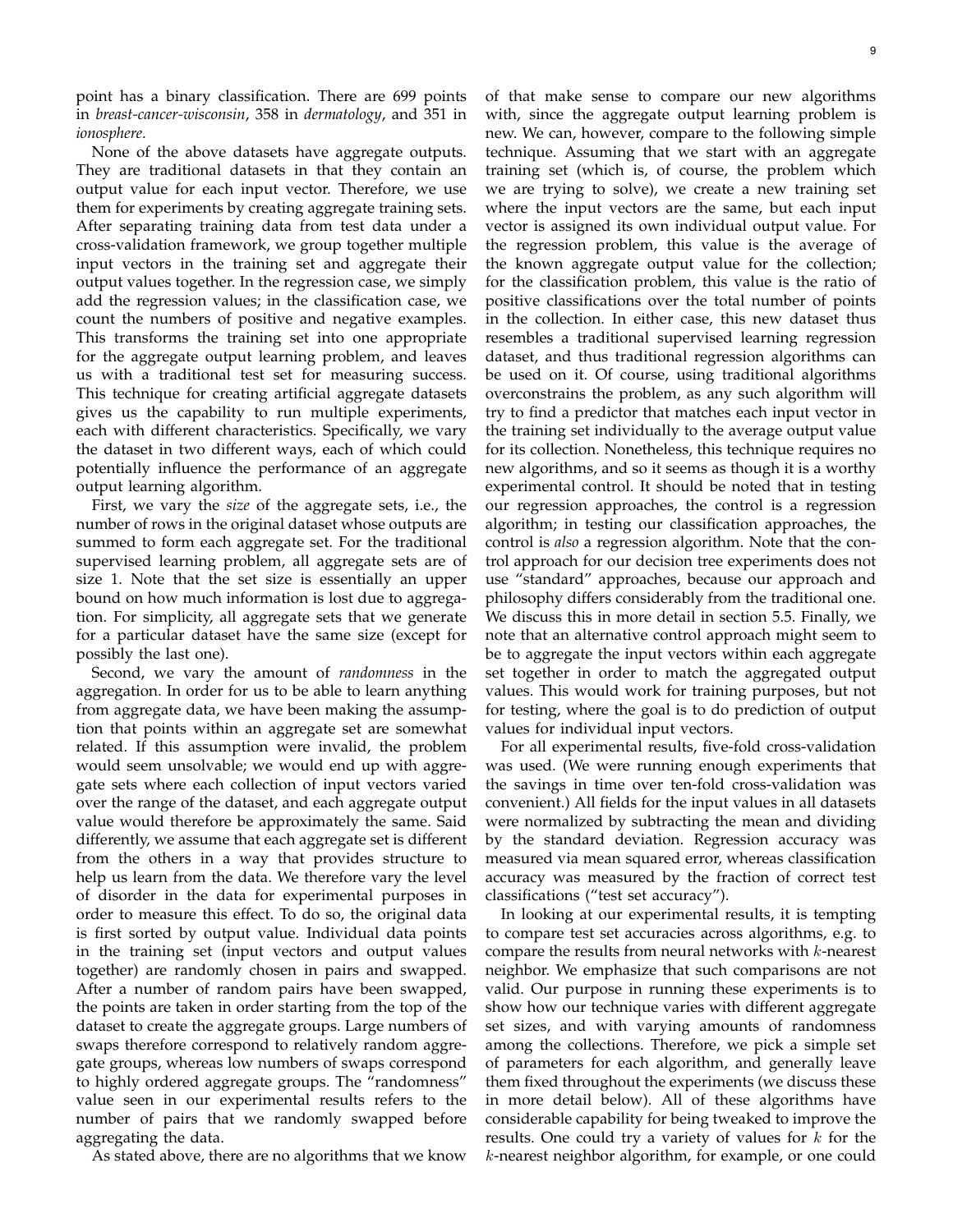|                | randomness                     |      |      |             |                              |      |      |  |
|----------------|--------------------------------|------|------|-------------|------------------------------|------|------|--|
| size           | 0                              | 25   | 50   | 100         | 200 500 2000                 |      |      |  |
|                | auto-mpg: aggregate algorithm  |      |      |             |                              |      |      |  |
| $\overline{2}$ | 0.15                           | 0.22 | 0.23 | 0.32        | 0.36                         | 0.46 | 0.40 |  |
| 5              | 0.15                           | 0.24 | 0.31 | 0.47        | 0.63                         | 0.70 | 0.75 |  |
| 10             | 0.15                           | 0.26 | 0.33 | 0.52        | 0.72                         | 0.85 | 0.90 |  |
| 20             | 0.15                           | 0.27 |      | $0.35$ 0.57 | 0.83                         | 0.92 | 0.95 |  |
|                |                                |      |      |             | housing: aggregate algorithm |      |      |  |
| $\overline{2}$ | 0.25                           | 0.28 | 0.32 | 0.41        | 047                          | 0.50 | 0.51 |  |
| 5              | 0.25                           | 0.30 | 0.38 | 0.53        | 0.70                         | 0.80 | 0.79 |  |
| 10             | 0.25                           | 0.32 | 0.41 | 0.58        | 0.77                         | 0.89 | 0.88 |  |
| 20             | 0.25                           | 0.33 | 0.43 | 0.60        | 0.81                         | 0.93 | 0.94 |  |
|                | cpu-small: aggregate algorithm |      |      |             |                              |      |      |  |
| $\overline{2}$ | 0.25                           | 0.31 | 0.37 | 0.40        | $0.52$ $0.50$                |      | 0.52 |  |
| 5              | 0.26                           | 0.34 | 0.43 | 0.60        | 0.76                         | 0.76 | 0.76 |  |
| 10             | 0.29                           | 0.38 | 0.48 | 0.73        | 0.88                         | 0.88 | 0.87 |  |
| 20             | 0.42                           | 0.52 | 0.63 | 0.82        | 0.92                         | 0.95 | 0.95 |  |

Fig. 1.  $k$ -nearest neighbor, regression mean square error.

vary the number of hidden nodes in the neural network. In order for comparisons across algorithms to be valid, we would have had to make an attempt to optimize parameters across all algorithms to get the best possible results. We have not done so. Again, our purpose is to be able to look at each algorithm and observe its behavior on variations of the data, and to make comparisons with a control version of the algorithm with a similar set of parameters. Comparisons within the support vector machine results, for example, are completely valid and worthwhile. Comparing the SVM results with the neural network results does not make sense because we have not optimized the parameters for either appropriately.

#### **5.2 k-Nearest Neighbor**

First, we present the results from  $k$ -nearest neighbor, where we fixed  $k = 5$  for all experiments. Note that for  $k$ -nearest neighbor, the control method is mathematically equivalent to our algorithm (see the ends of sections 4.1 and 4.2). We thus only provide one set of experiments for k-nearest neighbor (regression and classification), whereas for the other algorithms, we show two.

Figure 1 shows the results from running  $k$ -nearest neighbor for regression on our three datasets. We see that regression error increases as aggregate set size increases, which makes sense. As the aggregate set size increases, we are throwing more information out of the training set. Similarly, we see regression error increase as the amount of randomness in the aggregate sets increases. This makes sense as well. For highly ordered aggregate sets, within each aggregate set the (unknown) output values are quite similar to each other. Replacing each with the average for the aggregate set is a good approximation in this case. On the other hand, for highly random aggregate sets, assigning each point an output value which is the average of its aggregate set makes considerably less sense.

Figure 2 shows the results for  $k$ -nearest neighbor on the three classification datasets. As with the regression results, these represent the sort of effect that we intuitively expect data aggregation to have. The best

|                                              | randomness |                                  |                               |                  |      |      |      |  |
|----------------------------------------------|------------|----------------------------------|-------------------------------|------------------|------|------|------|--|
| size                                         | 0          | 25                               | 50                            | 100 200 500 2000 |      |      |      |  |
| breast-cancer-wisconsin: aggregate algorithm |            |                                  |                               |                  |      |      |      |  |
| 2                                            | 0.97       |                                  | 0.97 0.96 0.96 0.94 0.92 0.90 |                  |      |      |      |  |
| 5                                            | 0.97       |                                  | 0.97 0.95 0.94 0.88           |                  |      | 0.80 | 0.76 |  |
| 10                                           | 0.97       |                                  | 0.97 0.95 0.94                |                  | 0.85 | 0.67 | 0.67 |  |
| 20                                           | 0.97       |                                  | 0.96 0.95 0.93 0.84           |                  |      | 0.66 | 0.66 |  |
|                                              |            | dermatology: aggregate algorithm |                               |                  |      |      |      |  |
| $\overline{2}$                               | 1.00       |                                  | 1.00 0.99 1.00 0.96 0.94 0.96 |                  |      |      |      |  |
| 5                                            | 1.00       | 1.00                             |                               | 0.99 0.92 0.81   |      | 0.73 | 0.76 |  |
| 10                                           | 1.00       | 0.98                             | 0.96 0.91                     |                  | 0.73 | 0.70 | 0.70 |  |
| 20                                           | 1.00       |                                  | 0.99 0.97 0.82 0.71           |                  |      | 0.69 | 0.69 |  |
| ionosphere: aggregate algorithm              |            |                                  |                               |                  |      |      |      |  |
| $\overline{2}$                               | 0.84       |                                  | 0.84 0.83 0.84 0.82 0.81      |                  |      |      | 0.84 |  |
| 5                                            | 0.85       | 0.83                             | 0.82                          | 0.76             | 0.70 | 0.68 | 0.71 |  |
| 10                                           | 0.84       | 0.80                             | 0.79                          | 0.74             | 0.69 | 0.66 | 0.66 |  |
| 20                                           | 0.84       |                                  | 0.81 0.81 0.72 0.66           |                  |      | 0.64 | 0.64 |  |

Fig. 2. k-nearest neighbor, classification accuracy.

results occur at little randomness. Because training data was at first aggregated in order of classification, results are almost identical at low randomness regardless of aggregate set size (if a collection contains only positive classifications, for instance, then our algorithm assigns a positive classification to each point, and no data is lost). As randomness increases, different aggregate collection sizes react differently. The accuracy of smaller group sizes decreases slowly. For larger group sizes, on the other hand, accuracy quickly approaches a base level corresponding to the frequency of the more common of the two binary classifications for each dataset, as the algorithm assigns the more common classification to every point.

As discussed earlier, these k-nearest neighbor results are a worthwhile benchmark for understanding our experimental techniques, but it is the results for neural networks, SVMs, and decision trees that illustrate the power of our approach.

## **5.3 Neural Networks**

For the neural network regression experiments, we used a learning rate of  $1 \times 10^{-5}$  and a convergence tolerance of 0.001. The hidden nodes were determined via k-means clustering on the input vectors, and for each cluster  $\sigma$ was determined to be the average distance from each point in that cluster to the center. We arbitrarily fixed the number of hidden nodes at 12.

By comparing the differences between the aggregate algorithm and the control algorithm for a given dataset and technique, the patterns are quite clear. For the neural network regression results shown in Figure 3, we see that our aggregate algorithm generally outperforms the control algorithm. (In the bar chart, a bar going up indicates that the aggregate algorithm performs better than control. We adopt this convention throughout our experimental results.) The differences are most pronounced for moderate randomness values. For highly ordered data, our aggregate algorithm performs similarly to (and occasionally worse than) the control algorithm. As in the k-nearest neighbor experiments, this makes sense; when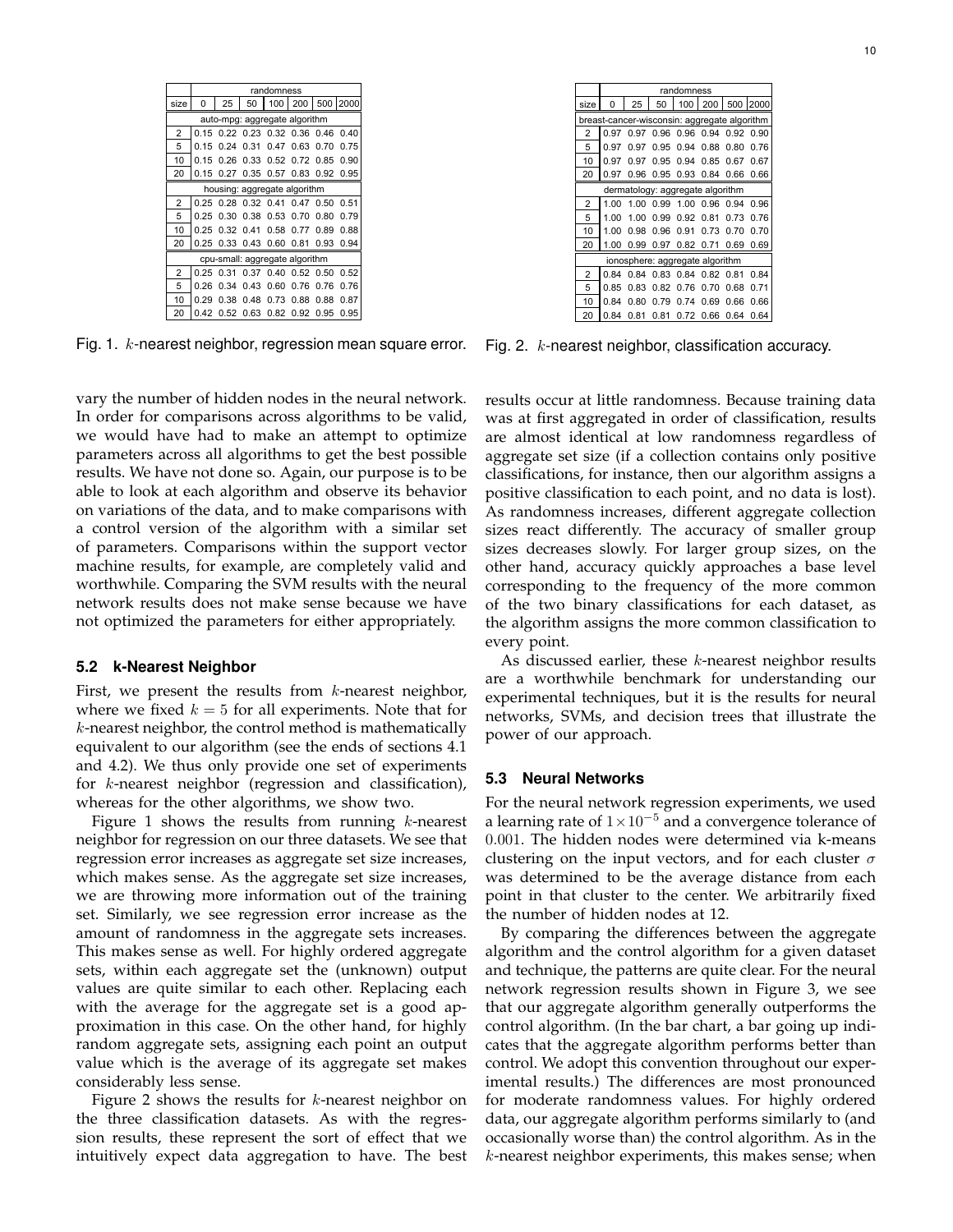

Fig. 3. Neural networks, regression mean square error.

the data is highly ordered, assuming that the output value for each point is the average of the output values for the aggregate set is a good approximation. For exceedingly random data (randomness value of 2000), our algorithm again performs similarly to, and occasionally worse than, the control algorithm. This is likely because with highly random aggregations, there is a considerable loss of information. In this case, the aggregate algorithm does not have enough data to draw better conclusions than the control algorithms. In general, though, the aggregate algorithm is a stronger approach.

For our classification neural networks, we used the same  $1 \times 10^{-5}$  learning rate and 0.001 convergence tolerance that we used for regression. We observed that it is quite possible to achieve greater accuracies on each dataset and even at particular aggregate collection size and randomness pairs by fine tuning the learning rate. This is a common issue with neural networks, especially in classification where there are two layers of weights to find simultaneously; local minimums are a challenge. There are a variety of approaches for dealing with this problem, but optimizing neural networks carefully was outside the scope of this paper. We therefore fixed the learning rate, and left it alone. Similarly, as above, we fixed the number of hidden nodes at 12. From the neural network classification results shown in Figure 4, it is clear that the aggregate and control algorithms with fixed learning rate and convergence value perform very differently on different datasets. Changes in aggregate collection size and randomness affect the aggregate and the control neural networks similarly. The aggregate algorithm outperforms the control most clearly for *dermatology*, where it is superior in almost every case. The aggregate algorithm also performs better on the



Fig. 4. Neural networks, classification accuracy.

ionosphere data than the control, although the trend is not nearly as clear as with the dermatology data. It appears that the aggregate does do consistently better with large collection size and high randomness than the control. The results for the breast cancer data are not as conclusive. There is no clear pattern in the results, and the aggregate is generally equal to or inferior to the control. Much of this may be attributed to the fact that the learning rate was not well adjusted to maximizing the accuracy of the aggregate network. We found that the quality of the results changed dramatically based on the setting of the learning rate parameter. This one set of experiments is clearly the weakest in this paper; all the other approaches we present show considerably better improvement over the control approaches.

#### **5.4 Support Vector Machines**

For SVMs, we used the quadratic programming solver CPLEX [25] to handle the optimization. We varied the parameters  $C$  and  $D$  in order to achieve the right balance of objectives. In principle, this should have been done on a tuning set, pulled out of the training set, for each individual experiment. This opened up a complicated discussion as to how this should be done: in our scenario, the tuning set does not structurally mirror the test set. There are many approaches we might have tried. Conveniently, by varying parameters by orders of magnitude of 10, it was exceedingly clear for each datasetalgorithm pair that one particular set of parameters that optimized nearly all experimental values. Since we looked at the results for a large number of experiments simultaneously and picked a single set of parameters for all of them, it was clear that we were not somehow picking parameters to optimize a particular test set.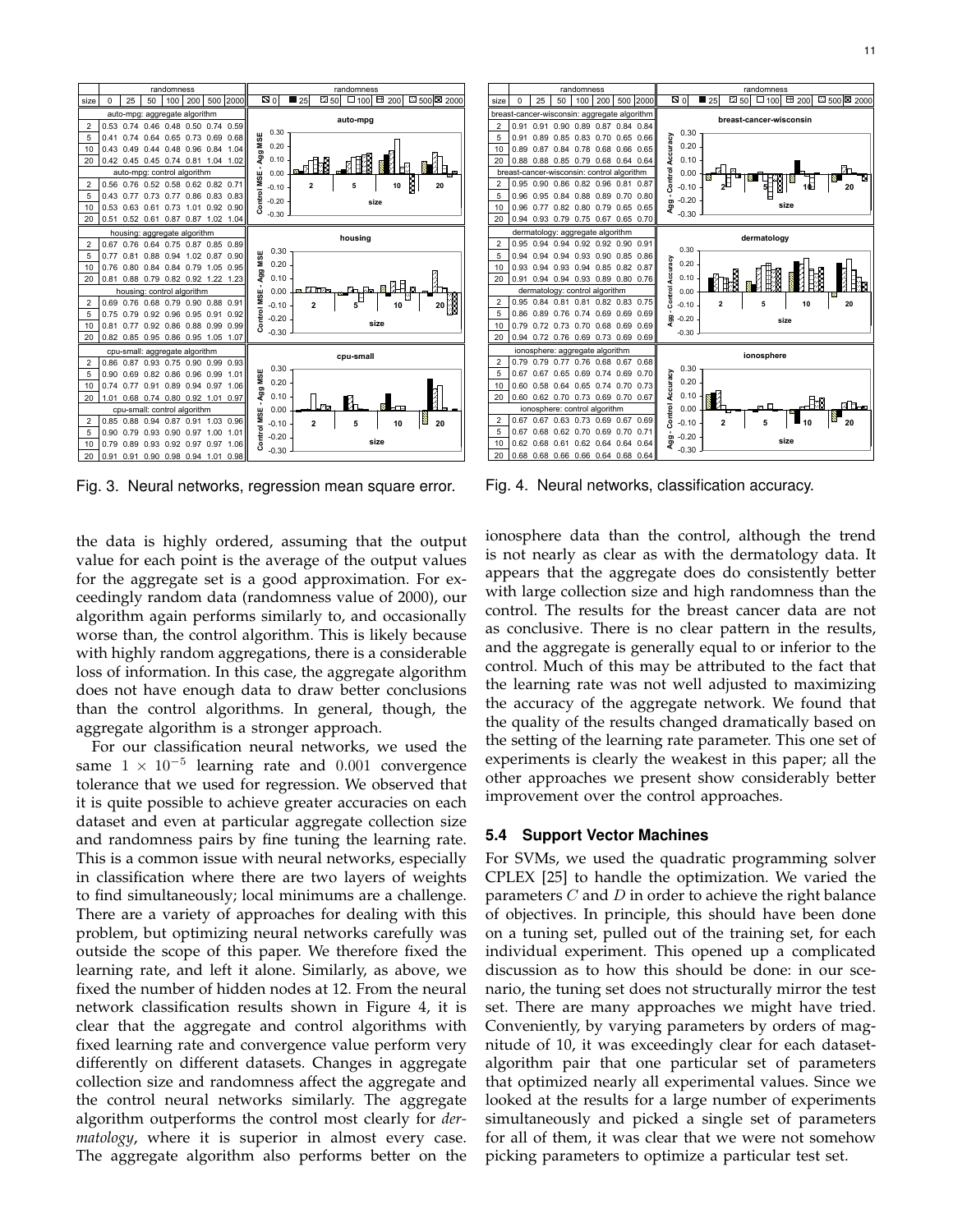

Fig. 5. Support vector machines, regression mean square error.

Figure 5 shows the results for the SVM aggregate regression algorithm compared with its control, where the loss insensitivity parameter  $\varepsilon$  was set to 0. The comparison between the aggregate case and the control case shows the increasing advantage of the aggregate approach as aggregate size and randomness increase. Unlike neural networks, the aggregate has the greatest advantage with high randomness. This is likely due to the fact that SVMs inherently avoid overfitting by regularizing the separating surface, which has a more dramatic impact with noisy data.

SVM parameters were chosen similarly to the regression case, with a different  $C$  and  $D$  pair chosen for each dataset. Once again, CPLEX was used for solving a quadratic program in order to optimize the SVM. Results are shown in Figure 6. The aggregate algorithm consistently outperformed the control across almost all randomness and aggregate values and each dataset. The aggregate's performance in relation to the control improves steadily as randomness and aggregate collection size increase, as we expected. It is particularly interesting to observe that aggregate performance was nearly constant across aggregate size and randomness (although less so with the ionosphere data). Control data showed similar trends to k-nearest neighbor with strong performance at low randomness, but quickly deteriorating accuracy as randomness and aggregate collection size increase.

## **5.5 Decision Trees**

In designing our decision tree experiments, there was no traditional algorithm of which we were aware that made sense to use as a control. Using decision trees that proceed in a depth-first-fashion with local splitting



Fig. 6. Support vector machines, classification accuracy.

criteria would seem to be incomparable to our global approach which expands nodes that have the largest number of points that map to them. For example, it was unclear which local splitting criterion to use for the control algorithm (entropy, gini index, etc.) should be used, when our aggregate algorithm uses no such local criterion at all. Therefore, for comparison purposes we chose to construct two new algorithms (one for regression, one for classification) that reflected the general structure of our new aggregate decision tree algorithms, yet still used an individual output value for each data point. As with all of our other control algorithms, we first assign each point in the dataset an individual output value. In the regression case, this is the average output value over all points in that collection. For a classification, each point is assigned the ratio of the number of positive classifications to the total number of points in the aggregate collection. The algorithms themselves then proceed as described below.

The regression algorithm that we use for a control is very similar to the one that we describe in section 4.8. We still choose to split whichever node has the most points in it, and test every feature-value combination. The difference here is that we do not need to optimize over the entire tree in order to determine the optimal regression value for a new node. Since every training point has been assigned a specific regression value, we can locally determine the regression value for that node that minimizes mean square error. Specifically, it is easy to show that this value must be the average of all the output values for that node. Therefore, for each featurevalue combination, we split a node and assign optimal values to its two children, and measure mean square error. The feature-value split that minimizes that error is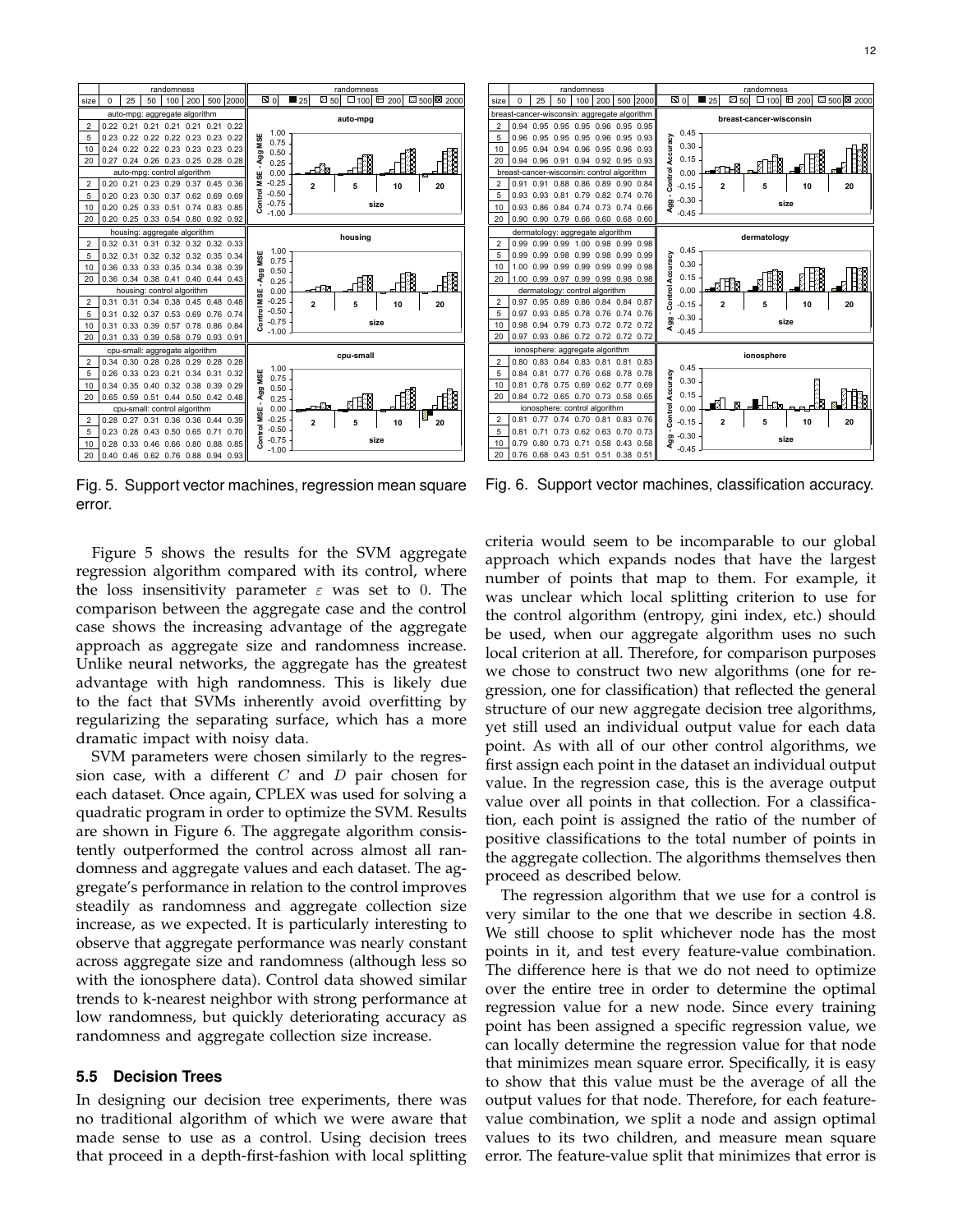

Fig. 7. Decision trees, regression mean square error.

the one that we choose.

The classification algorithm that we use for control purposes is a similar adaptation of the aggregate algorithm that we describe in section 4.7 and the regression control algorithm above. As in the aggregate classification algorithm, we start with the node with the most points in it, and try every feature-value split. For each split, we assign all four combinations of positive and negative classifications to the two children. If we consider a positive value to be a 1 and a negative value to be a 0, we can then calculate a mean square error with the training data that has ended up at each point, as each training point is labeled with the ratio of positive classifications to total for its aggregate collection. The feature-value-classification split that minimizes mean square error is the one that we choose.

In running the experiments for our aggregate regression approach, we experimented briefly with  $C$  and chose to fix it at .05. As with other algorithms in this paper, better experimentation would yield better results, and a tuning set should be used to ensure proper experimental procedure. We simply chose to find a single  $C$ that worked reasonably over all datasets and variations thereof to keep the experiments limited. In short, we made it harder for our own algorithm to succeed by not conducting more fine-tuned experiments on C. We also chose to limit the tree depth to 5 in order to pick a simple pruning approach that would serve easily for comparison purposes.Results are shown in Figure 7. The aggregate algorithm largely outperformed the control across all datasets with varying degrees of success. Increases in randomness had no clear effect on the aggregate results, while increased aggregate collection size did increase error. For the control, on the other hand,



Fig. 8. Decision trees, classification accuracy.

both increased randomness and aggregate size increased error. It is worth noting that the control outperformed the aggregate at large aggregate collection size and low randomness. This is because of the criterion that we used for evaluating splits; our algorithm assigns inaccurate regression values to leaf nodes in these situations. An appropriate choice for  $C$  mitigates this problem, but the value .05 is too small to correct it in this particular case. In general, the choice of  $C$  greatly affects results; better experiments with a tuning set would have improved the quality of our results further.

We show the results of our classification experiments in Figure 8. We again set a depth limit of 5. For the dermatology and breast cancer data, the aggregate algorithm returned nearly constant accuracies, regardless of randomness and aggregation size. The control algorithm, on the other hand, resembled much more closely the sort of trend we had observed with  $k$ -nearest neighbor, where aggregate size 2 is fairly constant, while accuracy for the other groups decreases quickly with increased randomness and larger group size. Overall, our algorithm showed similar results to the control with no randomness, but as randomness increased, it quickly showed itself to be superior. The ionosphere results do not demonstrate as clearly the superiority of our aggregate algorithm over the control, although our algorithm still performed better overall.

## **6 CONCLUSIONS AND FUTURE WORK**

We have proposed a new machine learning problem, known as the aggregate output learning problem, that does not seem to have been previously examined in the literature. This problem, though inspired from atmospheric data analysis, could have broad ramifications